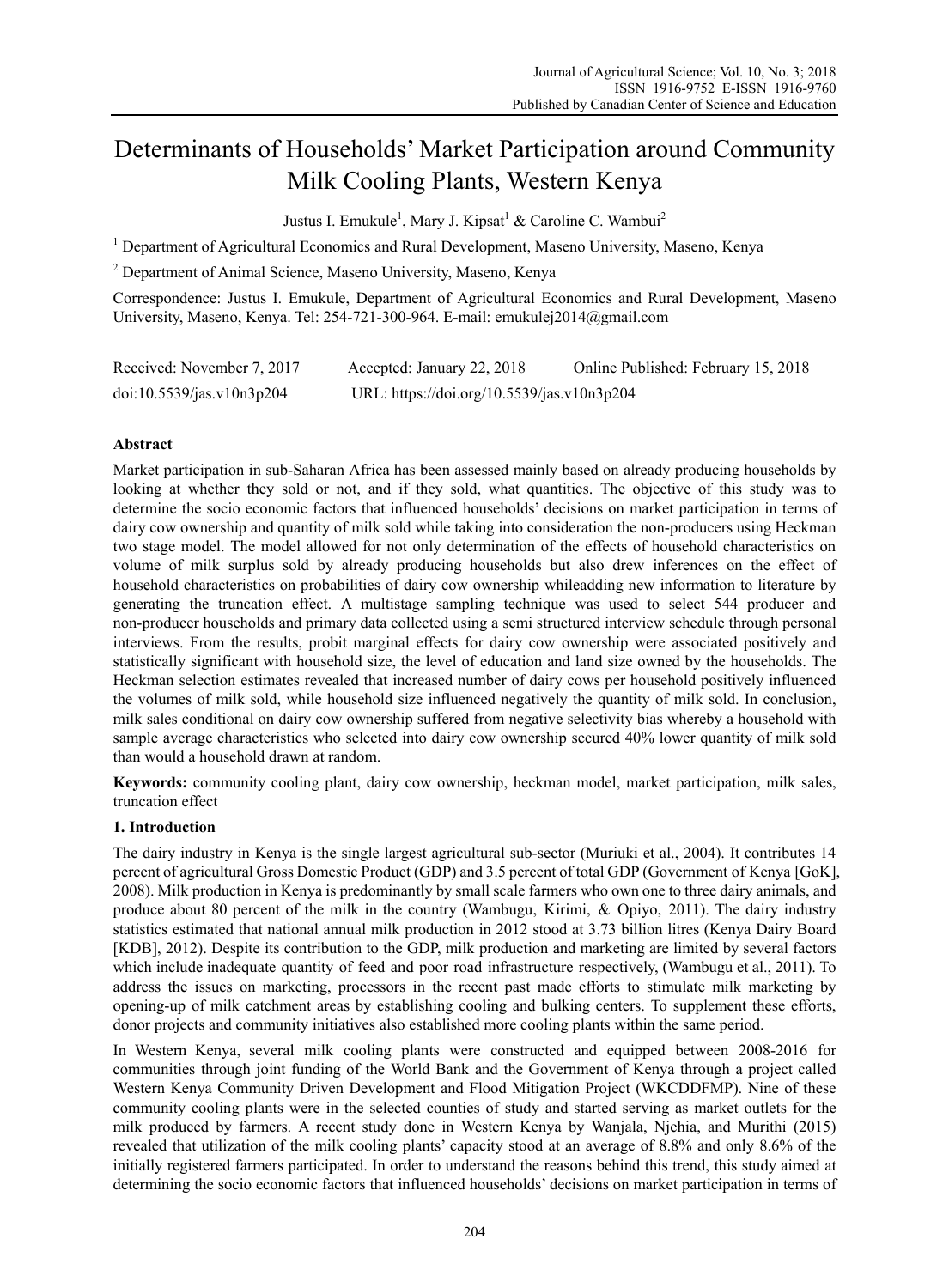dairy cow ownership and quantity of milk sold around community milk cooling plants so as to inform appropriate policy interventions.

# **2. Review of Empirical Framework on Market Participation**

Heltberg and Tarp (2002) emphasized that participation in agricultural markets by rural households was an important strategy for poverty alleviation and food security in developing countries. While investigating household discrete decision on whether to participate in coarse grain market, Goetz (1992) used a double hurdle approach to separate producing households into market participants (buyers and sellers) and autarkic non participants using probit in the first stage and switching regression for quantities bought and sold in the second stage. In their study on livestock market participation among pastoralists in Northern Kenya and South Ethiopia, Bellemare and Barret (2006) separated producers into net buyers, autarkic and net sellers using an ordered probit model for the first stage and two truncated normal models for net quantities bought and sold in the second stage.

Also Holloway, Barret, and Ehui (2001) used the double hurdle model to investigate the decision to participate in the milk market and decision of how much milk to supply in the market by Ethiopian dairy farmers near Addis Ababa. The results in this later study showed that quantity of milk sold was enhanced by education levels and number of local and crossbreed cows owned by households. In all these studies undertaken, the investigations were based on the already producing households only. The limitation with that approach was that estimates of the determinants of market participation would be biased and not suitable for use in informing the sustainable design and evaluation of development projects aimed at increasing market participation among subpopulations that contained those who do not produce.

This study applied the Heckman two stage regression model to determine the socio economic factors that influenced households decisions on market participation in terms of dairy cow ownership and quantity of milk sold around community milk cooling plants.

# **3. Methodology**

# *3.1 The Study Area*

The areas of study comprised of two counties of Bungoma and Kakamega in Western Kenya where the Western Kenya Community Driven Development and Flood Mitigation Project activities were implemented. According to the 2009 population census report, Kakamega county had a population of 1,660,651, an area of 3033.8 km<sup>2</sup> and 49% poverty level (GOK, 2014) while Bungoma County had a population of 1,375,063 people, and an area of 2,069 km<sup>2</sup> and 47% poverty level. In both areas the economy was mainly driven by agriculture, predominantly livestock, sugarcane and maize production.

# *3.2 Sample Size and Sampling Techniques*

# 3.2.1 Sample Size

The formula:  $n = K^2 R(1 - R)/D^2$  as given by Kothari (2004) was used to determine the sample size around each milk cooling plant. Where,  $n =$ sample size;  $R =$  Proportion of the population containing the major attribute (Dairy cow ownership);  $D =$  Margin of error in percentage;  $K =$  Confidence level (Z-value).

Without the prior knowledge of the proportion of producer households,  $R = 0.5$ , and confidence level of 95%,  $Z =$ 1.96, with  $D = 0.1$ . This gave sample sizes of 96 for each cooling plant. This size was upscaled to 136 for purposes of having sufficient numbers for analysis of the producers and non-producers.

# 3.2.2 Sampling Techniques

A multi stage sampling technique was used whereby the western region was divided into five counties. Two counties were randomly selected, each with 5 and 4 functional milk cooling plants respectively established through funding by the Western Kenya Community Driven Development and Flood Mitigation Project. Two cooling plants were selected in each county using simple random sampling. With the help of key informants around each community milk cooling plant, two lists were constituted from households who owned dairy cows and those who did not own any dairy cow. From each list, at least 68 households were selected by simple random sampling technique giving a total of 544 respondents.

# *3.3 Data Collection*

Households' data collected included age of household head, gender of household head, education level, distance to the main market centre, wealth of the household and land acreage owned. For producers additional data collected included type and number of dairy cows owned, quantity of milk produced and marketed.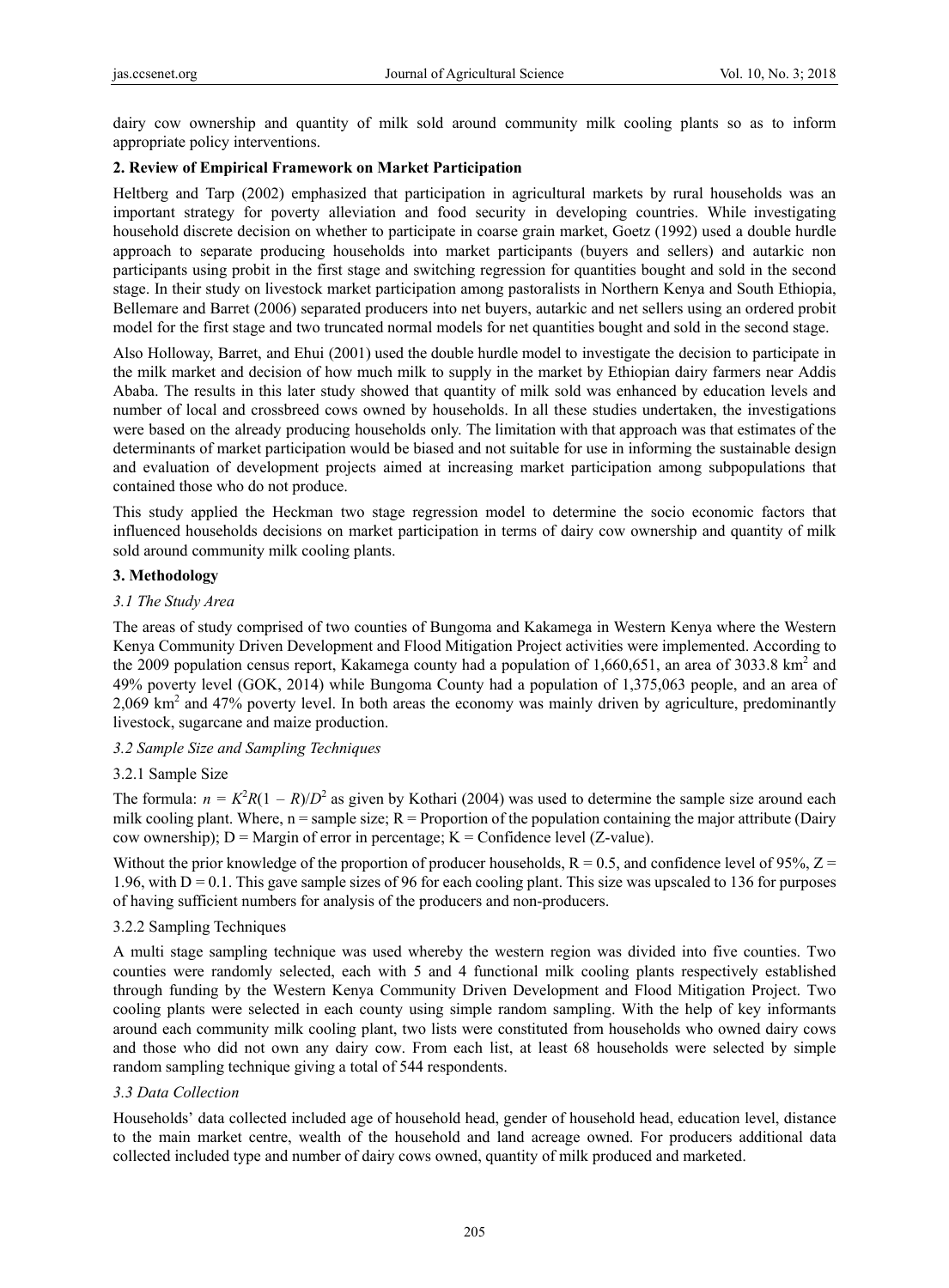A semi structured checklist was used to obtain the above information. Data collection was carried out in the period of April to May 2016 using personal interview method at the household level. Key informant interviews were conducted with the community milk cooling plants' management.

#### *3.4 Statistical Analysis*

3.4.1 Theoretical Framework

Heckman's two step procedure was used where the first step involved using a probit function (dairy cow ownership). Equation (1) was used to predict the probability that a given household will adopt a dairy cow:

$$
Pr(z_{i=1}|w_i,\alpha) = \varphi[h(w_i,\alpha)] + \varepsilon_i
$$
 (1)

where,  $Z_i$  is an indicator variable equal to unity for households that own livestock;  $\phi$  is the standard normal cumulative distribution function; w is a vector of factors affecting market participation;  $\alpha$  is a vector of coefficients to be estimated, and  $\varepsilon_i$  is the error term assumed to be distributed normally with a mean of zero and a variance  $\sigma^2$ .

The variable  $Z_i$  takes the value of 1 if the marginal utility the i<sup>th</sup> household gets from participating in the market is greater than zero, and zero otherwise. So we have:

$$
Z_i^* = \alpha w_i + v_i \tag{2}
$$

where, Zi<sup>\*</sup> is the latent level of utility the household gets from dairy cow ownership (*i.e.*, market participation)  $vi~N(0,1)$ 

and,

$$
Z_i = 1, \text{ if } Z_i^* > 0 \tag{3}
$$

$$
Z_i = 0, \text{ if } Z_i^* < 0 \tag{4}
$$

The second step involved identification of determinants of milk volume sold conditional on dairy cow ownership. In this step, the inverse of mills ratio (IMR) was added as a regressor in the sales volume function regarding level of participation in order to correct for potential selection bias if only the households which owned dairy cows were included in the second step. The IMR is computed according to (Heckman, 1979)

$$
\lambda = \phi[h(w_i, \alpha)]/\Phi[h(w_i, \alpha)] \tag{5}
$$

where,  $\phi(.)$  is the normal probability density function and  $\Phi(.)$  is the normal cumulative probability density function . The second-stage (sales) equation is then given by:

$$
E(Y/Z=1) = f(x_i, \beta) + \gamma \phi[h(w_i, \alpha)]/\Phi(w_i, \alpha)
$$
\n(6)

where, E is the expectation operator, Y is the (continuous) extent of market participation, or sales, x is a vector of independent variables affecting sales, and  $\beta$  is the vector of the corresponding coefficients to be estimated.

So  $Y_i$  is expressed as:

$$
Y_i^* = \beta' x_i + \gamma \lambda + u_i \tag{7}
$$

where,  $u_i \sim N(0, \sigma_u)$ ;  $Y_i^*$  = is only observed for dairy cow owners ( $Z_i = 1$ ), in which case  $Y_i^* = Y_i$  estimated by full maximum likelihood using the Heckman procedure in STATA.

#### *3.5 Analytical Framework*

The hypothesis under this study was that socio economic factors had no influence on households' decisions on market participation.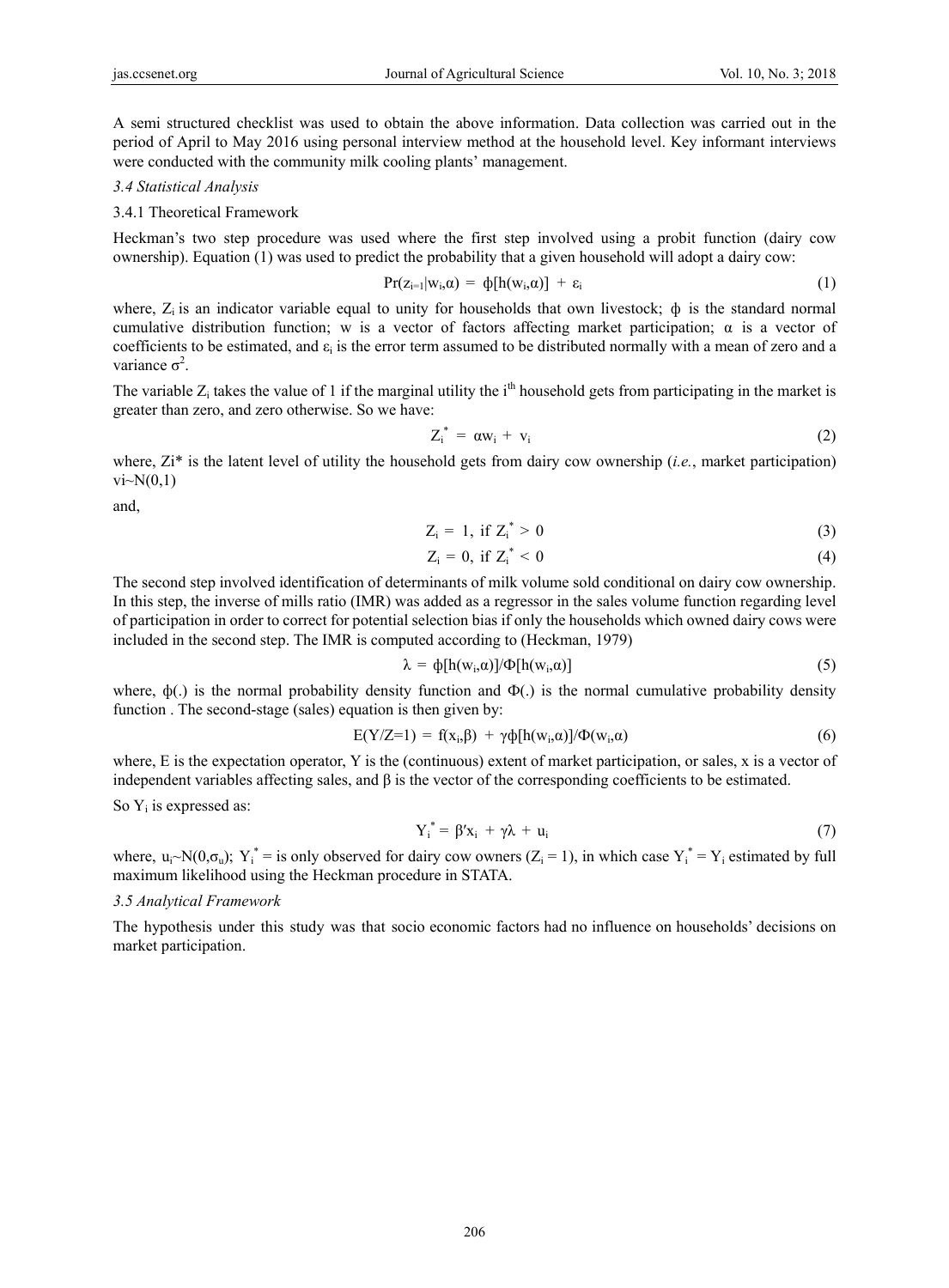# 3.5.1 Variable Description

| Variable name                                | Type | Description                                                                         | Expected Priori relationship |
|----------------------------------------------|------|-------------------------------------------------------------------------------------|------------------------------|
| Dependent Variable                           |      |                                                                                     |                              |
| Dairy cow ownership                          | D    | Dummy variable of whether or not a household owns dairy cow                         |                              |
| Independent variables                        |      |                                                                                     |                              |
| Age of household head                        | C    | Age of the household head in years                                                  | $+ve$                        |
| Gender of household head                     | D    | Sex of household head                                                               | $+ve$ or $-ve$               |
| Awareness of community<br>milk cooling plant | D    | Whether a producer is aware of community milk cooling plant                         | $+ve$                        |
| Household size                               | C    | Number of family members staying together                                           | $+ve$                        |
| <b>Education</b> level                       | C    | Years of schooling of household head                                                | $+ve$                        |
| Value of household assets                    | C    | Total value in Ksh of refrigerators, TV, radio and others owned<br>by the household | $+ve$                        |
| Land size                                    | C    | Total size of land owned by the household for farming in acres                      | $+ve$ or $-ve$               |
| Price per litre of milk                      | C    | Open market price per liter in Ksh                                                  | $+ve$                        |
| Distance to market centre                    | C    | Distance from agricultural households to main market<br>centre in kilometres        | -ve or $+ve$                 |

Table 1. Variable description for dairy cow ownership

*Note*. D = Discrete variable, C = Continuous variable, Ksh = Kenya shilling.

The variables described in Table 1 were used in the first step involving the use of a probit model on choice model of dairy cow ownership.

| Variable name                  | Type          | Description                                                                                            | Expected Priori relationship |
|--------------------------------|---------------|--------------------------------------------------------------------------------------------------------|------------------------------|
| Dependent variable             |               |                                                                                                        |                              |
| Quantity sold                  | C             | Volume of milk sold in litre                                                                           |                              |
| Independent variable           |               |                                                                                                        |                              |
| Gender of household head       | D             | Sex of household head                                                                                  | -ve or $+ve$                 |
| Age of Household head          | C             | Age of the household head in years                                                                     | $+ve$                        |
| Household size                 | С             | Number of people living in the household                                                               | $+Ve$                        |
| <b>Education</b> level         | C             | Years of schooling of household head                                                                   | $+ve$                        |
| Value of household assets      | $\mathcal{C}$ | Total value in Ksh of refrigerators, TV, radio owned by the<br>household, sofa set, bicycle and others | -Ve                          |
| Number of dairy cows           | C             | Number of milk cows in the herd                                                                        | $+ve$                        |
| Fresh milk price per litre     | C             | Open market price in Ksh per litre                                                                     | $+ve$                        |
| Distance to main market centre | C             | Distance from agricultural households to the main market<br>centre in kilometers                       | -ve                          |

*Note*. D = Discrete variable, C = Continuous variable, Ksh = Kenya shilling.

The variables described in Table 2 were used in the second step which involved identification of determinants of milk volume sales conditional on dairy cow ownership where the inverse of mills ratio (IMR) was added as a regressor.

# **3. Results**

Before running the Heckman two stage model, the variables were checked for existence of multicollinearity and heteroscedasticity problems. A technique of Variance Inflation Factor (VIF) and Huber White Test were used to detect the problem of multicollinearity and heteroscedasticity respectively among exogenous variables.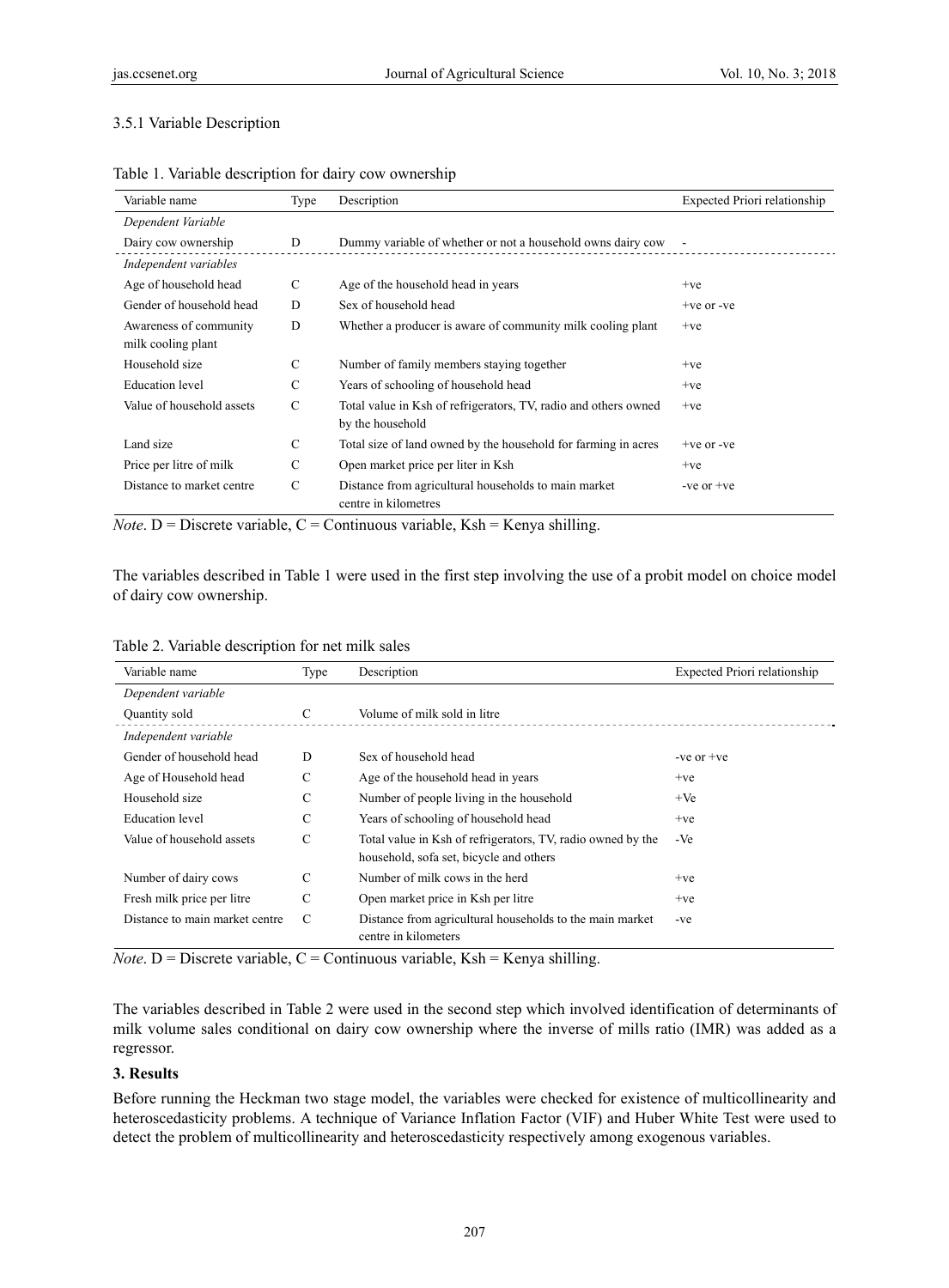| Variable                                  | <b>Collinearity Statistics</b> |            |  |  |
|-------------------------------------------|--------------------------------|------------|--|--|
|                                           | Tolerance                      | <b>VIF</b> |  |  |
| Gender of household head                  | .941                           | 1.063      |  |  |
| Age of household head                     | .931                           | 1.074      |  |  |
| Fresh milk price per litre in open market | .909                           | 1.101      |  |  |
| Education level in years                  | .876                           | 1.142      |  |  |
| Household size                            | .964                           | 1.037      |  |  |
| Value of household asset in (Ksh)         | .857                           | 1.165      |  |  |
| Number of dairy cows                      | 0.904                          | 1.107      |  |  |
| Distance to market centre                 | 0.885                          | 1.130      |  |  |

Table 3. Multicollinearity test results for the explanatory variables

*Note*. VIF = Variance Inflation Factor.

The VIF result in Table 3 showed that the data had no problem of multicollinearity. This was because for all exogenous variables, the values of VIF were less than the upper limit of 10. The heteroscedasticity test P-value was 0.1337 and was insignificant implying that there was no problem of heteroscedasticity.

Table 4. Probit and marginal effect output of analysis of factors affecting dairy cow ownership

| Variable                               | Coefficient | $\{P > Z\}$ | Marginal effect $(dy/dx)$ | P > [Z]    |
|----------------------------------------|-------------|-------------|---------------------------|------------|
| Household size                         | 0.0803383   | $0.002***$  | 0.0320487                 | $0.002***$ |
| Age of household head                  | 0.0084341   | $0.063*$    | 0.0033646                 | $0.063*$   |
| Education years of household head      | 0.0662716   | $0.005***$  | 0.0264372                 | $0.005***$ |
| Value of household assets              | 3.78e-06    | $0.080*$    | $1.51e-06$                | $0.080*$   |
| Land size in acres owned               | 0.0720103   | $0.018**$   | 0.0287265                 | $0.018**$  |
| Gender of household head               | $-1275916$  | 0.381       | $-0.0508048$              | 0.381      |
| Awareness of community milk cooler     | 0.951202    | 0.527       | 0.0379456                 | 0.527      |
| Distance to main market centre         | 0.0018053   | 0.884       | 0.0007202                 | 0.884      |
| Fresh milk price per litre open market | 0.002563    | 0.676       | 0.0010224                 | 0.676      |

*Note*. Number of Observations = 543, LR chi<sup>2</sup> (9) = 44.59 Prob > chi<sup>2</sup> = 0.0000, Log likelihood = -354.07522, Pseudo  $R^2 = 0.0592$ . \*\*\*, \*\* and \* indicate statistical significance at 1%, 5% and 10% respectively.

The results of the probit regression (Table 4) showed that household size, level of education and land size had statistically significant and positive influence on the decision to own a dairy cow at  $(p < 0.05)$  significance level. For better interpretation of how socio economic factors influenced dairy cow ownership, marginal effects were generated and incorporated in Table 4. From the output, the computed marginal effects at the means for household size, level of education in years and land acreage owned were 0.0320487, 0.0264372 and 0.0287265 respectively. This implied that if each of the mentioned variables increased by small number, then probability of owning a dairy cow would increase by that small number multiplied by the marginal effects value. The age of household head and value of assets were not statistically significant at ( $p < 0.05$ ) but were significant at ( $p < 0.1$ ). The computed marginal effects at the means for the age of household head and the value of assets of a household were 0.0033646 and 1.51e-06 respectively. This meant that if age of household head and the value of assets of a household increased by a small number, then probability of owning a cow would increase by that small number multiplied by the marginal effects value.

Through a single command in STATA, the Heckman two stage regression model was run with a focus on the milk volume sold model estimates conditional on dairy cow ownership.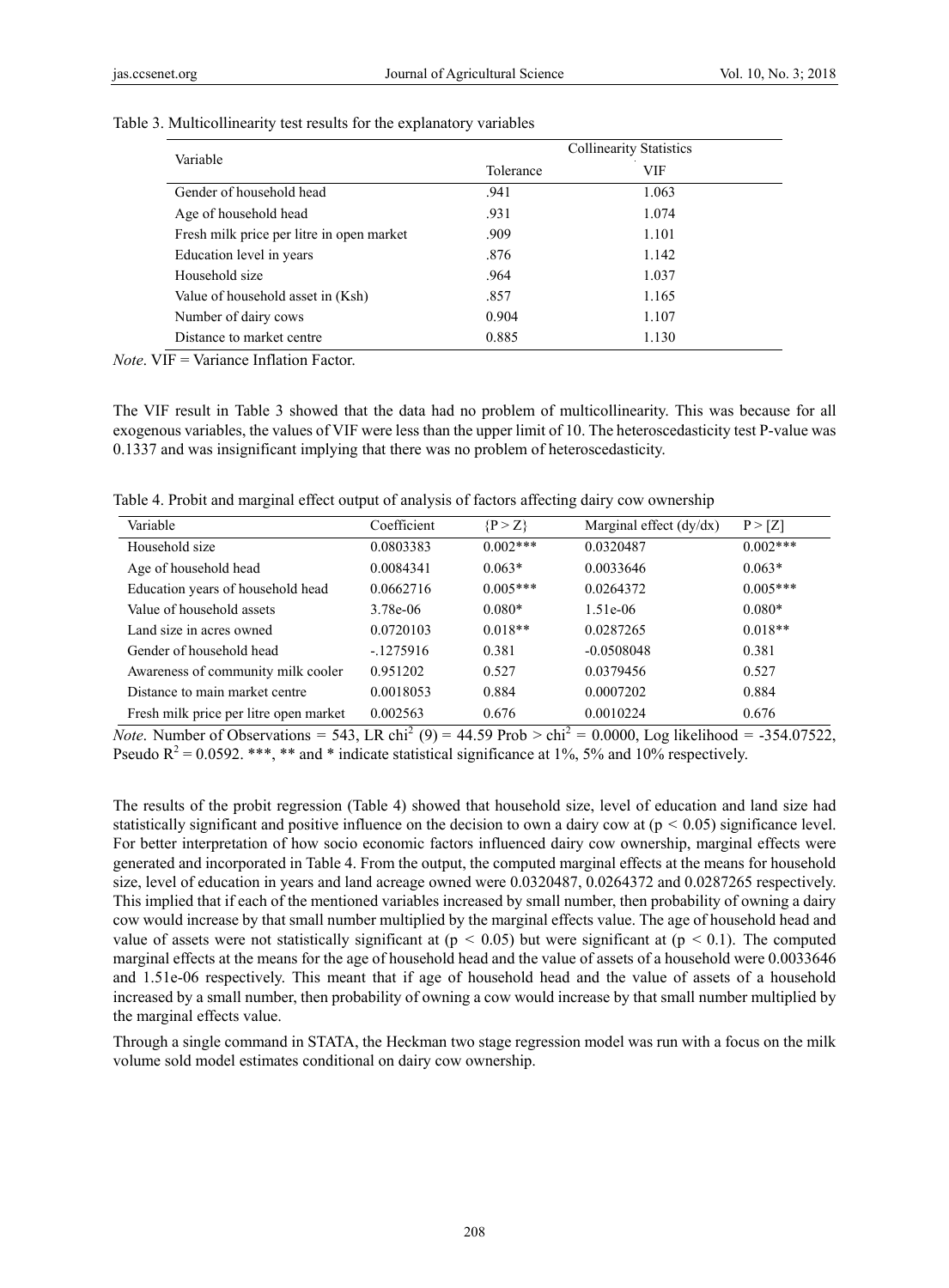| Quantity sold                            | Coefficient  | Z       | P > [z]     |
|------------------------------------------|--------------|---------|-------------|
| Quantity sold                            |              |         |             |
| Age of household head                    | $-0.0150329$ | $-1.05$ | 0.292       |
| Education years of household head        | 0.0958395    | 1.12    | 0.262       |
| Value of household assets                | $9.02e-06$   | 1.45    | 0.146       |
| Gender of household                      | 0.0485545    | 0.15    | 0.883       |
| Household size                           | $-0.2178241$ | $-2.46$ | $0.014***$  |
| Distance to main market                  | 0.0320533    | 1.22    | 0.224       |
| Fresh milk Price open market in Ksh      | $-0.0102864$ | $-1.00$ | 0.319       |
| Number dairy cows                        | 0.354404     | 4.71    | $0.000***$  |
| -Cons<br>------------------------------- | 4.663656     | 1.55    | 0.121       |
| Select                                   |              |         |             |
| Age of Household head                    | 0.0084341    | 1.86    | $0.063*$    |
| Education years of household head        | 0.0662716    | 2.8     | $0.005***$  |
| Value of household assets                | 3.78e-06     | 1.75    | $0.080*$    |
| Land size owned by household             | 0.0720103    | 2.38    | $0.018**$   |
| Gender of household head                 | $-0.1275916$ | $-.88$  | 0.381       |
| Awareness of community cooler            | 0.0951202    | 0.63    | 0.527       |
| Household size                           | 0.0803383    | 3.11    | $0.002***$  |
| Distance to main market                  | 0.0018053    | 0.15    | 0.884       |
| Fresh milk price open market             | 0.002563     | 0.42    | 0.676       |
| -Cons                                    | -1.938801    | $-4.15$ | $0.000$ *** |
| Mills                                    |              |         |             |
| Lambda                                   | $-0.6339829$ | $-0.45$ | 0.655       |
| Rho                                      | $-0.32025$   |         |             |
| Sigma                                    | 1.9796796    |         |             |

| Table 5. Heckman selection regression model output for market participation |  |  |  |  |
|-----------------------------------------------------------------------------|--|--|--|--|
|                                                                             |  |  |  |  |

*Note.* Number of observations (Obs) = 543, Censored obs = 270, Uncensored obs = 273, Wald chi<sup>2</sup> (8) = 66.18, Prob.  $>$  chi<sup>2</sup> = 0.0000, \*\*\*, \*\* and \* indicate statistical significance at 1%, 5% and 10% respectively.

The results in Table 5 on determinants of milk volume sold showed that household size and number of dairy cows were statistically significant at  $(P < 0.05)$ . Within the same table, a lambda value was generated which was used to compute the average truncation effect. Since selection and outcome model had residuals for each observation, the relationship between the residuals of the two models was examined through rho value which was the correlation coefficient between the residuals. In this study rho value was -0.32025 and its chi square value was statistically significant meaning that biased estimates would be obtained if not corrected. The negative sign indicated that unobservables between the adoption of dairy cow and quantity of milk sold by households were negatively correlated. This implied that in the determinants of quantity of milk sold model, there was unobserved variable that was negatively related to adoption of dairy cow but was positively related to quantity of milk sold.

The sigma value gave the adjusted standard error for the quantity of milk sold regression equation and the value was 1.9796796 while Lambda = sigma  $\times$  rho = 1.9796796  $\times$  -0.32025 = -0.6339829 which was the estimated selection coefficient.

For the purpose of quantifying the effect of the selectivity bias, the average truncation effect was computed using the average mills value in table 6, obtained from a STATA command after the probit regression.

|  | Table 6. Summary of mills |  |
|--|---------------------------|--|
|--|---------------------------|--|

| - -<br>variable | obs | Mean     | Std<br>' Dev. | Mın           | Max                  |  |
|-----------------|-----|----------|---------------|---------------|----------------------|--|
| Mills           | 543 | .8031949 | .1979657      | 670052<br>ے ۔ | $277120$<br>128<br>. |  |

The average truncation effect in this study was computed as lambda  $\times$  [average mills value] = -0.63398286  $\times$ 0.8031949 = -0.5092118. This explains by how much the conditional quantity of milk sold was shifted up or down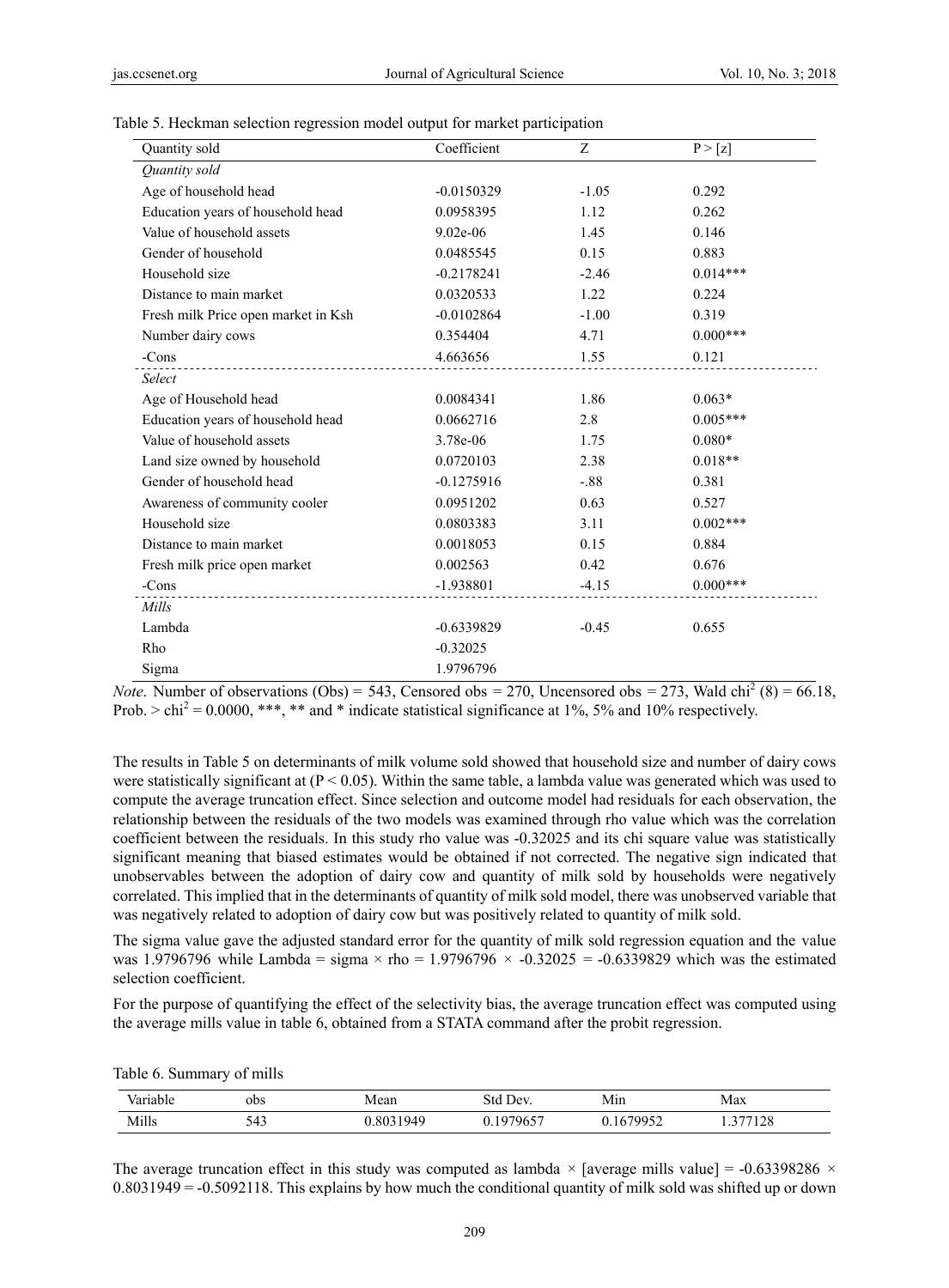due to the selection or truncation effect. The interpretation of this was that a household with sample average characteristics who selects into cow ownership secures  $[\exp(-0.5092118) - 1] \times 100 = -39.90\%$  lower quantity sold than a household drawn at random from the population with the average set of characteristics. Thus, the numerical value suggested that there was a negative selection or truncation effect. Those who select into dairy cow ownership sell lower volumes of milk than a random drawing from the population of households with a comparable set of characteristics would sell so long as there was a statistically significant effect of selection or the chi-square value for rho was statistically significant.

#### **4. Discussion**

From the results, the probability of dairy cow ownership or dairy cow adoption was associated positively and statistically significant at  $p = 0.002$  with the household size. According to Baltenweck and Staal (2000), dairying is a labour-intensive activity, therefore larger household sizes translate to labour availability which is expected to foster adoption. In explaining dairy cattle adoption behavior amongst smallholders in Kenya, Abayomi (2013) found that the number of boys positively influenced ownership of dairy cows. This was because of the labour that boys offered especially on fodder search. In Tanzania Kaliba, Featherstone, and Norman (1997) also found a positive correlation between cattle stall-feeding and availability of male children in the household. In other livestock based technologies, Teklewold, Dadi, Yami, and Dana (2006) in Ethiopia, found that household size positively influenced ownership of exotic poultry breeds.

The level of education as measured by the number of years in school was also positively related and statistically significant at  $(p = 0.005)$  with probability of owning a dairy cow. This finding was in agreement with the finding of Quddu (2013) which stated that adoption of technology was positively associated with level of farmers' education. As Berem, Obare, and Bett (2015) observed, education plays a role in adoption of new technologies and is believed to improve readiness of a household head to accept new innovations. Studies by Huffman (1977) in Iowa State, America had earlier found that higher levels of farm operator education were likely to induce adoption of new technology. Baltenweck and Staal (2000) also agree that education level plays a positive role in the adoption decision but adds that older household heads tend to adopt less, because of possible higher risk-aversion.

The size of land parcel owned by the producers in acres was associated positively and significantly ( $p = 0.018$ ) with probability of dairy cow ownership. According to Baltenweck and Staal (2000), farmers with large land size adopt faster, reflecting higher savings from crop activities as well as greater potential for growing fodder. In their study on reducing poverty through investments in water and other priorities in sub-Saharan Africa, Hanjra, Ferede, and Gutta (2009) seemed to support this position when they observed that farmers with larger landholdings invested in land and water management practices. This was attributed to larger land holdings having greater wealth and increased availability of capital. The finding in this study differs with Dehinenet, Mekonnen, Kidoido, and Bleich (2014) who found out that land was not significantly associated with adoption of new dairy technology. Makokha, Karugia, and Kosura (2007) in their findings of factors influencing adoption of dairy technologies in Western Kenya found that a decrease in land size was associated with an increase in the probability of adopting improved dairy breeds. This negative relationship was explained by the fact that technologies that increase returns to land are adopted only when factor proportions are constrained. Thus, efforts to increase returns to land, the constrained factor relative to the other resources, were made through adoption of improved dairy breeds. In areas where dairy production is predominantly free range like observed in this study, in Western Kenya, large land for forage production or grazing would be required.

With respect to milk sales determinants, the main factor influencing quantity of milk sold was household size and number of dairy cows owned. Household size had a negative and significant ( $p = 0.014$ ) relationship with the quantity of milk sold by households. This finding was in line with Kuma, Baker, Getnet, and Kassa (2013) in their study of factors affecting milk market participation in Ethiopia who explained that, the larger the household size, the more volume of milk required for domestic consumption and the lesser amounts availed for markets. The findings made by Heltberg and Tarp (2002) in their study in Mozambique on Agricultural supply response and poverty showed household dependency ratio did not have significant influence on sales of crop produce. Number of dairy cows had a positive and statistically significant ( $p = 0.000$ ) relationship with the quantity of milk sold by households. Mutura, Nyairo, Mwangi, and Wambugu (2015) observed that increase in output per day increased probability of choice of cooperatives which take large volumes of milk as a way of lowering transaction cost by avoiding excess milk spoilage.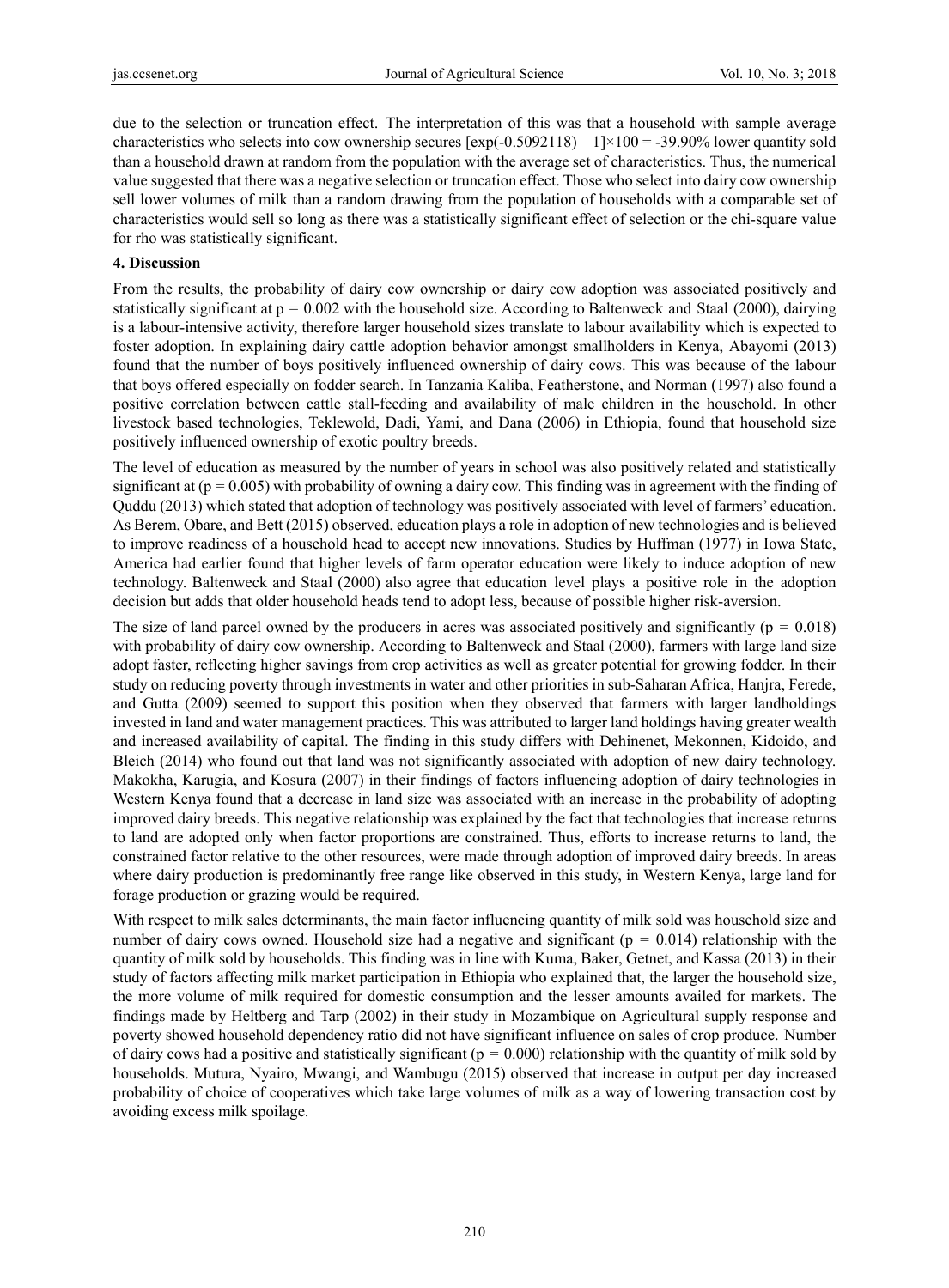## **5. Conclusion**

Market participation was defined in terms of dairy ownership and milk volume sold. Higher household sizes and education levels among households positively influenced adoption of dairy cows. Similarly those with larger pieces of land had a higher probability of owning dairy cows. The policy implications of the findings in this study support the promotion of labour and land saving technologies for dairy cow keeping uptake among labour and land resource constrained households. Whereas higher number of dairy cows owned by households boosted milk sales volumes, having larger household sizes influenced negatively net milk sold. It was further noted from the selectivity bias effect that households that selected into cow ownership sold less milk by 39.9% compared to what households drawn at random from the population with the average set of characteristics would sell**.** This implied that with appropriate policy interventions that encourage production and marketing, there is great potential for milk sales around the community milk cooling plants.

## **Acknowledgements**

Authors are grateful to the former Western Kenya Community Driven Development and Flood Mitigation Project staff and the management of the community milk cooling plants studied for their cooperation, information and support during data collection period. The help of enumerators in each community milk cooling plant area is gratefully acknowledged.

## **References**

- Abayomi, S. O. (2013). Factors Explaining Dairy Cattle Adoption Behavior Among Smallholder Farmers in Kenya. *Asian Journal of Animal and Veterinary Advances, 8*(7)893-903. https://doi.org/10.3923/ajava.2013. 893.903
- Baltenweck, I., & Staal, S. J. (2000). *Determinants of adoption of dairy cattle technology in the Kenyan highlands: A spatial and dynamic approach*. Contributed Paper Submission, August 13-18, 2000, International Association of Agricultural Economists Meetings, Berlin.
- Bellemare, M. F., & Barret, C. B. (2006). An Ordered Tobit Model of Market Participation.Evidence from Kenya and Ethiopia. *American Journal of Agricultural Economics, 88*(2), 324-327. https://doi.org/10.1111/ j.1467-8276.2006.00861.x
- Berem, M. R., Obare, G., & Bett, H. (2015). Analysis of Factors Influencing Choice of Milk Marketing Channels among Dairy Value Chain Actors in Peri-urban Areas of Nakuru County, Kenya. *European Journal of Business and Management, 7*(28).
- Dehinenet, G., Mekonnen, H., Kidoido, M. A., & Bleich, G. (2014). Factors Influencing Adoption of Dairy Technology on Smallholder Dairy Farmers in Selected Zones of Amhara and Oromia National Regional States, Ethiopia. *Discourse Journal of Agriculture and Food Sciences, 2*(5), 124-135.
- Goetz, S. (1992). A Selectivity Model of Household Food Marketing Behaviour in Sub-Saharan Africa. *American Journal of Agricultural Economics, 72*(2), 444-452. https://doi.org/10.2307/1242498
- Government of Kenya. (2008). *Sessional paper on national livestock policy*. Nairobi: Government Printers.
- Government of Kenya. (2014). *Government of Kenya economic survey report 2014*. Nairobi.
- Hanjra, A., Ferede, T., & Gutta, D. (2009). Pathways to Breaking the Trap in Ethopia: Investments in agricultural water, education and markets. *Agricultural Water Management, 96*(11), 1596-1604. https://doi.org/10.1016/ j.agwat.2009.06.008
- Heckman, J. (1979). Sample Selection Biase as a Specification Error. *Econometrica, 47*(1), 153-161. https://doi.org/10.2307/1912352
- Heltberg, R., & Tarp, F. (2002). Agricultural Supply Response and Poverty in Mozambique. *Food Policy, 27*(2), 103-124. https://doi.org/10.1016/S0306-9192(02)00006-4
- Holloway, G., Barret, C., & Ehui, S. (2001). The double hurdle model in the presence of fixed costs. *Ssrn Electronic Journal, 1*(1).
- Huffman, W. E. (1977). Allocative Efficiency: The Role of Human Capital. *Quarterly Journal of Economics, 91*(February), 59-79. https://doi.org/10.2307/1883138
- Kaliba, A., Featherstone, A. M., & Norman, D. W. (1997). A Stall-Feeding Management for Improved Cattle in Semiarid Central Tanzania: Factors influencing adoption. *Agricultural Economics, 17*(2-3), 133-146. https://doi.org/10.1016/S0169-5150(97)00028-5